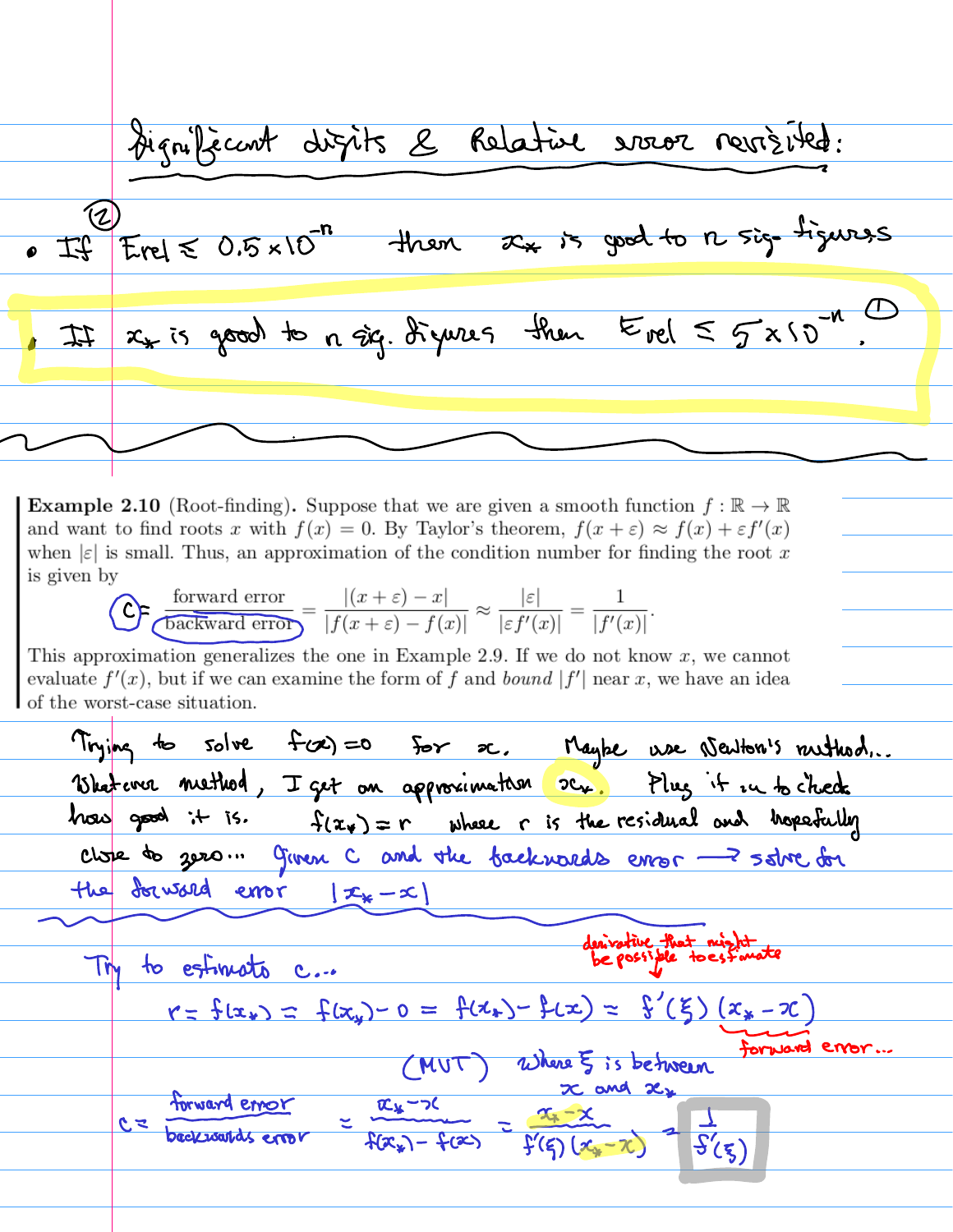forward error = c (backward error) to find an upper bound on fourard error need an Since C= f(g) then I meed a lower bound on  $f(\xi)$ .<br>Example: fonding 12. f(x) = x<sup>2</sup>-2 f(x) = 2x  $x_{\epsilon} = 1.4$  $r = (1.4)^2 - 2 = -0.04$  I know that  $\xi > 1.4$ <br> $|\mathfrak{X}_* - \mathfrak{X}| \le c |r| \le \frac{1}{18} (0.04)$  Thus  $\frac{6}{5}(5) \ge a(1.4) = 2.8$  $j$ ulia> fe=sqrt $(2) - 1.4$  $\bullet$ 0.014213562373095234  $j$ ulia>  $1/2.8*(0.04)$ 0.014285714285714287 Problems with small condition numbers are well-conditioned, and thus backward error can be used safely to judge success of approximate solution techniques. Contrastingly, much smaller backward error is needed to justify the quality of a candidate solution to a problem with a large condition number. Big condition numbers are bad while small condition numbers are good and allow the forward error to be easily bounded in terms of the backwards error... in our case c was less than one... that's good and we obtained a precise estimate on the forward error...

The condition number actually tells something about how accurately a problem can be solved no matter what method is used...be it Newton's method or some of other method...

Since residual r can be calculated, at best, to 15 digits of precision, one can't tell the difference numerically between two approximations of x for which the residuals agree to 15 digits.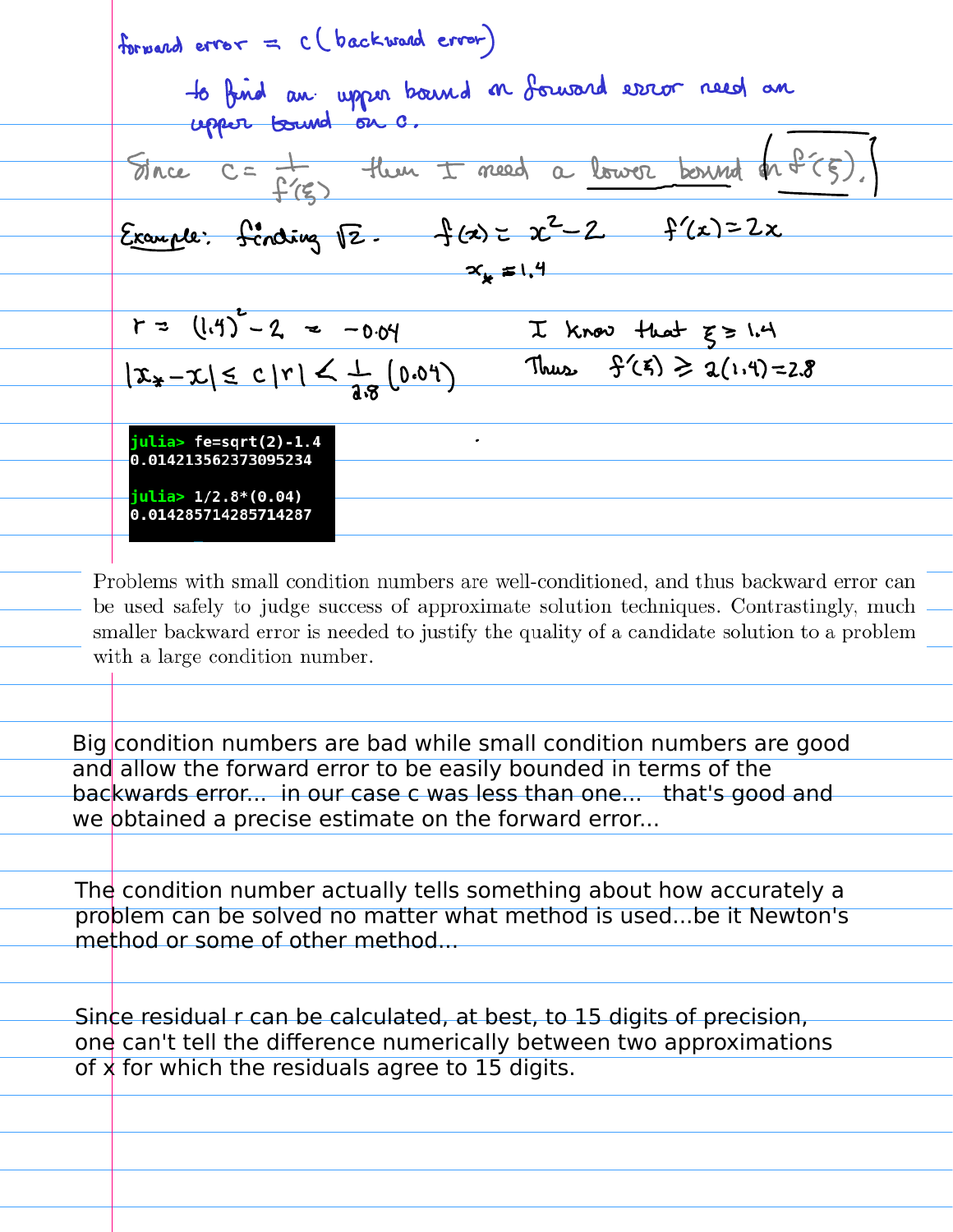Thus r is at best something like 1e-15.

But if c is big, for example, 1e8, then the bound on the forward error becomes...

forward error  $\leq$  c (backward error)  $\leq$  10<sup>-7</sup> In this case the forward error can't be computed to better than 7 digits accuracy, since the condition number is so large...Because of Rounding errors<br>a+ (b+c) = (a+b)+c in general... Better to add the small #5 first... Confider the sum  $\boldsymbol{\mathsf{m}}$  $k = 1$  $\frac{1}{15}$  lim  $S_n =$ Question: What ulia> n=1000000 1000000  $sb=big(0.0)$ julia> sf=0  $rac{k=n:-1:1}{sb=sb+1/k}$  so many digits that the first 50 for  $k=n:-1:1$ for  $k=n:-1:1$ for  $k=1:n$  $sr = sr + 1/k$  $sf=sf+1/k$ must be correct ulia> sb iulia> sr iulia> sf 14.3927267228d57236772183993851615346759587055203155614435672760009765625 14.392726722865772 14.392726722864989 Ar comparison WOOD Wrong adding the smallest first yields a nove accurate answer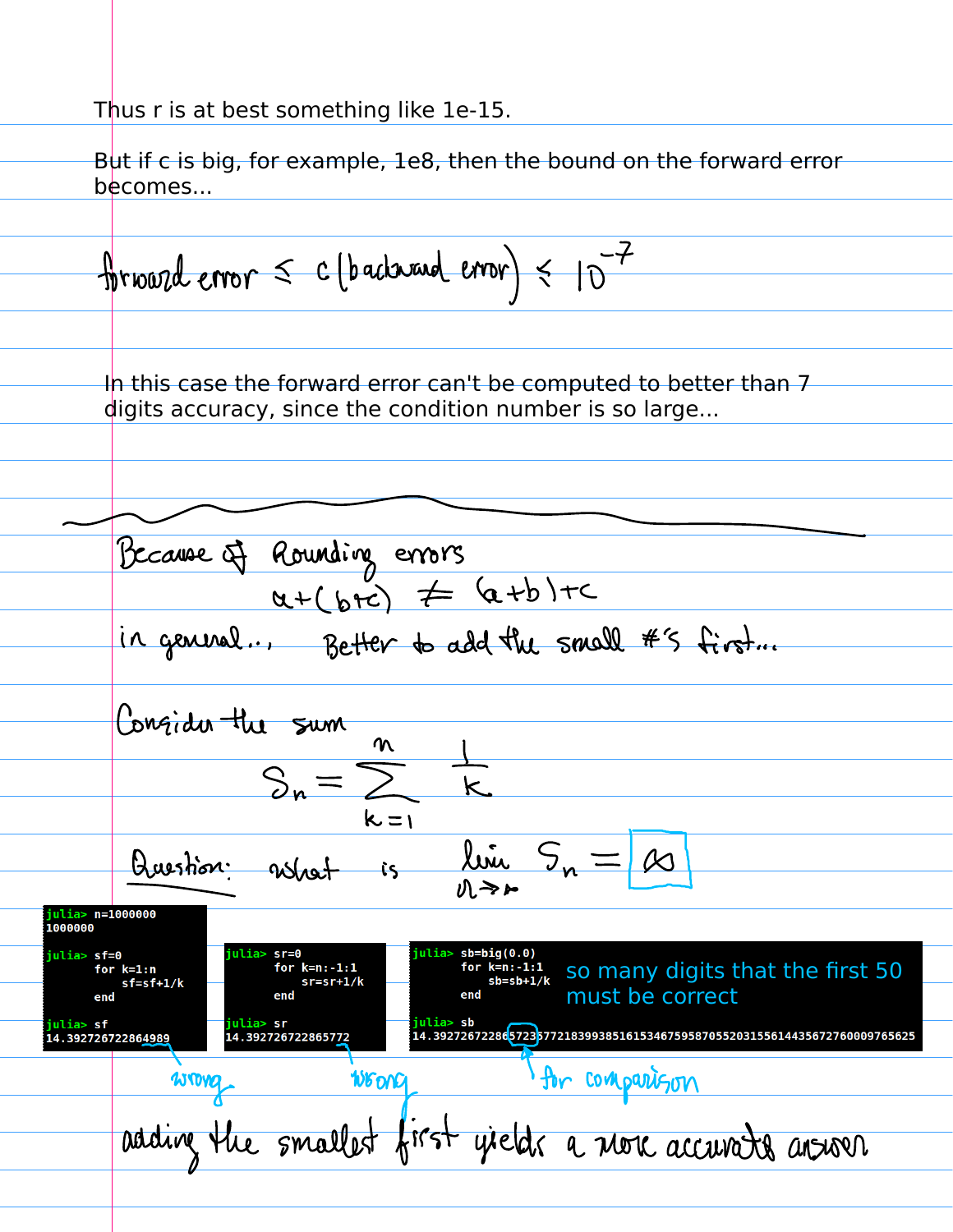Difficulty: In guneral don't want to spend<br>time sorting the numbers before<br>adding them up. and that may function KAHAN-SUM $(\vec{x})$  $s, c \leftarrow 0$  $\triangleright$  Current total and compensation for  $i \leftarrow 1, 2, \ldots, n$  $v \leftarrow x_i + c$  $\triangleright$  Try to add  $x_i$  and compensation c to the sum  $\triangleright$  Compute the summation result of this iteration  $s_{\text{next}} \leftarrow s + v$  $c \leftarrow v - (s_{\text{next}} - s)$   $\triangleright$  Compute compensation using the Kahan error estimate  $\triangleright$  Update sum  $s \leftarrow s_{\text{next}}$  $return s$  $(1)$ Clever way of adding numbers so that one gets an accurate answer no matter what order is used...julia>  $s=0$ ;  $c=0$ for  $k=1:n$  $v=1/k+c$ This is the important step which determines<br>have much rounding error is made with snext=s+v  $c=v-(snext-s)$ s=snext end julia> s 14.392726722865724  $jultia > sb = big(0.0)$ for  $k=n:-1:1$  $sb = sb + 1/k$ end for coulparison julia> sb 14.3927267228657236772183993851615346759587055203155614435672760009765625